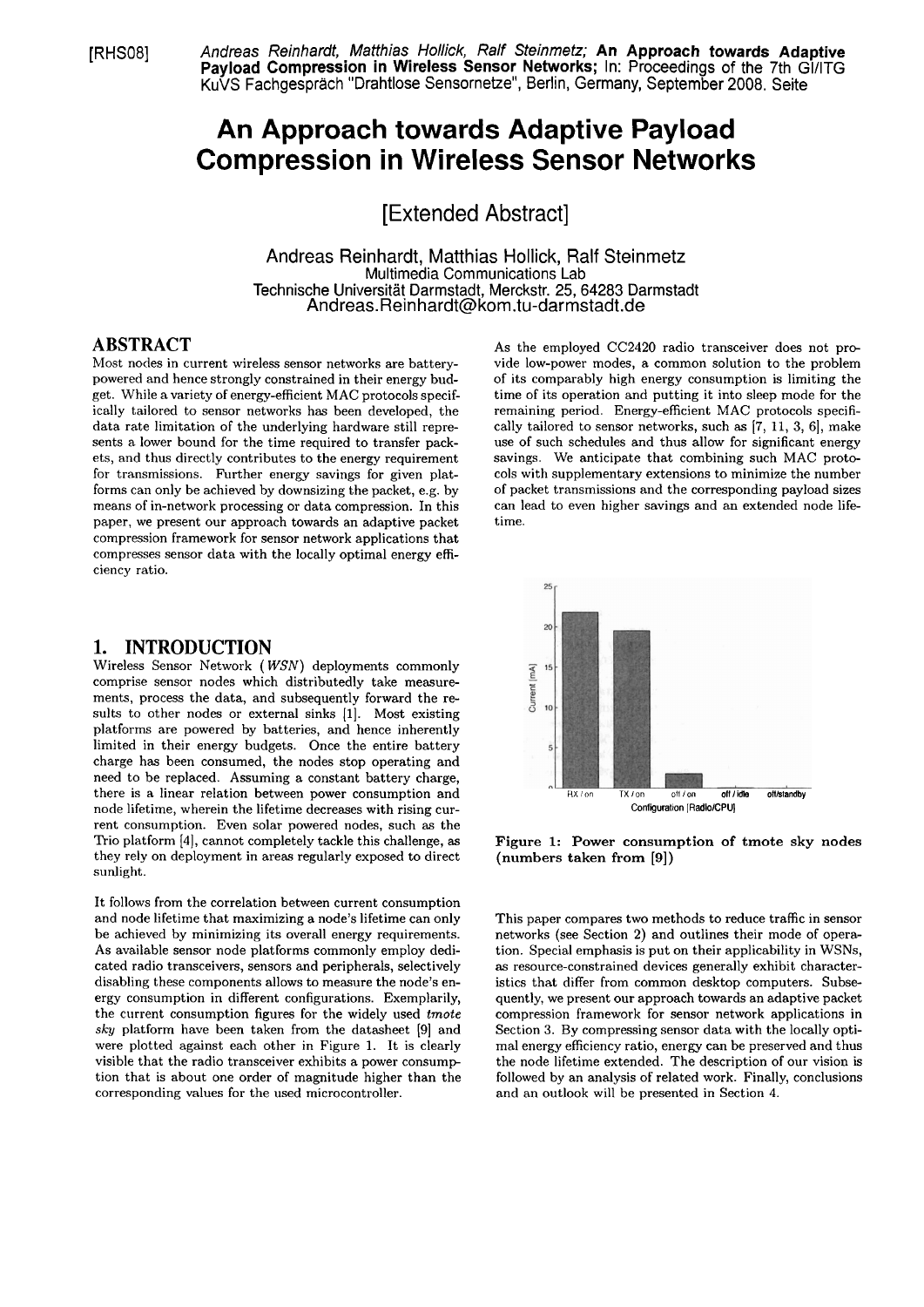#### **2. REDUCING TRAFFIC IN THE WSN**

Although several methods of reducing the size or number of packets in WSNs exist, we introduce two common solutions in this section. Data aggregation tries to optimize the number of transmissions throughout the sensor network. while data compression strives for a local optimization of the amount of transmissions and their payload size.

#### **2.1 Data Aggregation**

If incoming packets and locally generated data are addressed to the same destination, combining these data sets into a single packet can effectively reduce the number of transmissions required [5]. For example, consider the linear topology depicted in Figure 2. The rightmost node  $(S)$  acts as a sink to sensor readings from the remaining nodes  $(A, B, C)$ .



Figure 2: **A** linear sensor network topology

If only one-hop connectivity is given, a total of six transmissions are required to forward all measured data to the sink (depicted as the multi-hop forwarding case). Another downside of this issue is that node C, located next to the sink, must forward a higher count of packets than A or B and will thus most likely deplete its energy budget first.

Aggregating the incoming sensor data with local readings and forwarding these results to the sink can reduce the required number of transmissions from six to three in this basic scenario, hence achieving savings of 50% in the number of transmissions. This is indicated in the lower part of Figure 2, where only a single aggregated data packet is forwarded by each node.

Although node distributions in real deployments might considerably differ from this example, it should be remarked that the number of packets cannot increase by applying data aggregation.

## **2.2 Data Compression**

Opposed to the previously described mechanisms of data aggregation, data compression targets to locally reduce the packet payload size by increasing the information density within a packet. In general, compression algorithms can be classified **as** either lossless or lossy. While some applications (such as software updates) require a bitwise correct transmission of data, intrinsic offsets in sensor hardware might reduce the achievable accuracy and thus provide an application area for lossy compression.

A variety of different approaches exist, and will be briefly introduced in Section 3.1. While generic compression algorithms often achieve good average compression ratios on various types of input data, algorithms adapted to specific applications often provide better performance, however at the cost of being limited to a narrow application area.

A common metric to evaluate the savings achieved by data compression is the energy cost per bit. Data compression is only feasible in terms of energy efficiency if the computational efforts to reduce the payload size by one bit are lower than the energy required for transmitting this additional bit. Depending on the used components, current sensor node platforms can perform 4.000 to 2.000.000 CPU cycles [8] instead of transmitting a single byte, while still maintaining a positive energy balance.

# **3. VISION**

The vision of our research is to develop a *modular compression framework,* which can be deployed on nodes in a WSN. It comprises a set of different compression and decompression algorithms, which can be adaptively selected, and even combined to achieve additional savings. By compiling the algorithms into packages, different compression methods can be dynamically selected, exchanged and updated during runtime.

As many current sensor network applications follow predefined structure definitions in their output data formatting, different compression algorithms will typically produce differently sized output. The framework can either rely on application-defined preferences regarding the preferred compression engine, or compress an exemplary set of sensor data with its available compressors prior to selecting the algorithm with the highest energy efficiency. While this analysis might consume more energy before regular operation, it only needs to be performed once and will subsequently use the locally optimal compression algorithm.

Additionally, applications can also specify delay bounds for the compression of their packets. This mechanism ensures that lengthy algorithms are avoided when low latency transmissions are required. The framework is targeted to allow dynamic updates and modifications of the compressors and/or compressor parameters during runtime. This allows to exchange slow implementations of algorithms with optimized ones and tune parameters to fulfill the application's needs.

## **3.1 Related Work**

A variety of data compression (and decompression, respectively) algorithms are well-known, although only few of them were specifically tailored to fit the needs of sensor networks. The emerging field of sensor networks however poses different constraints on resulting algorithms than common desktop Computers do. Both processing power and available memory are tightly limited in sensor nodes, and their tight energy budget must additionally be considered. For these reasons, heavyweight compressors, such **as** partial predictive matching (PPM), or similar algorithms that require big dictionaries to be stored in RAM, cannot be run on the nodes. The even more sophisticated PAQ compressor quotes a minimum RAM consumption of 35 megabytes, although